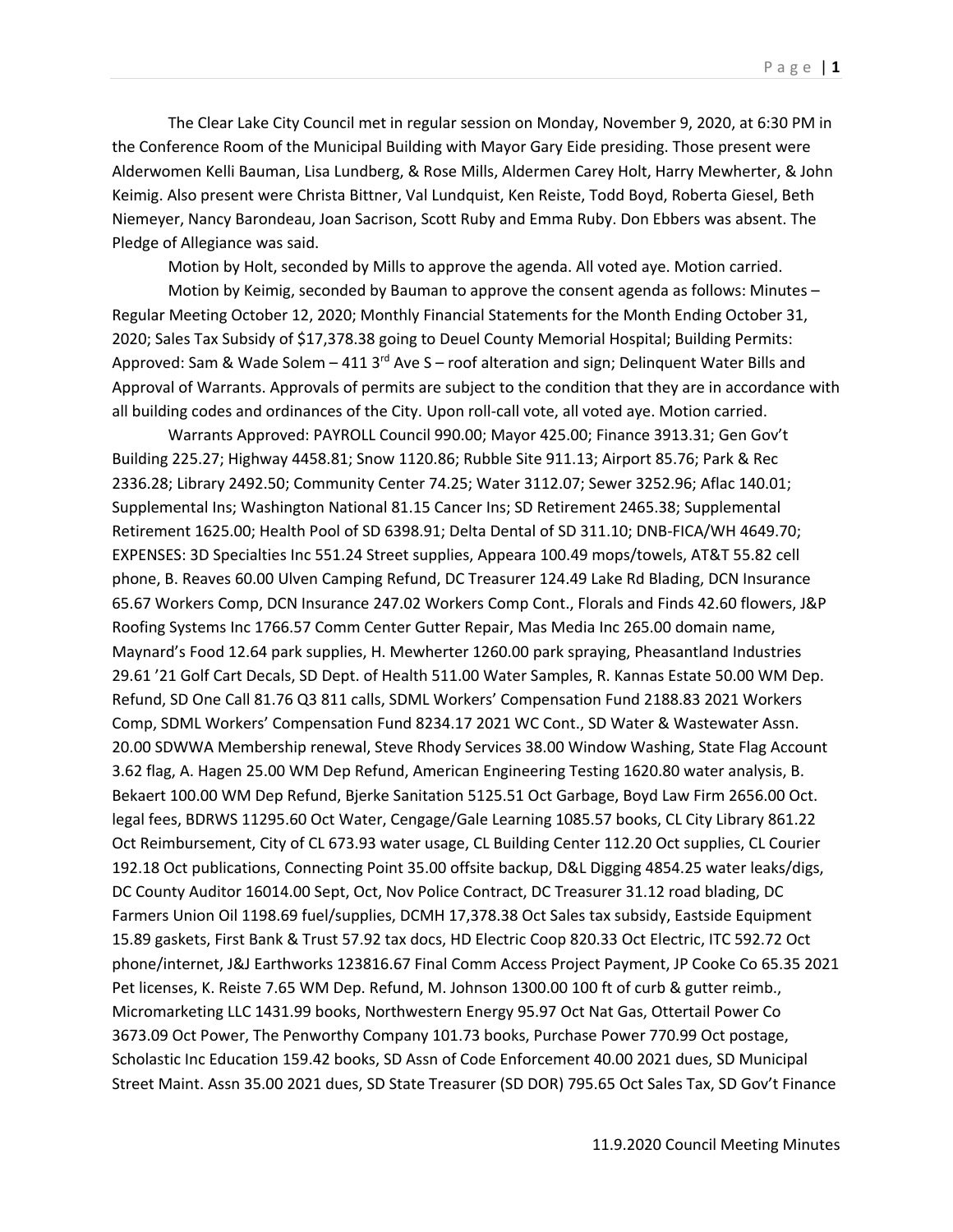Officers Assn 40.00 dues, SD Gov't HR Assn. 25.00 dues, SDML 1663.98 2021 Membership dues, USDA 6107.00 Nov Sewer Loan payment, Woman's Day 19.97 subscription. No one appeared for public voice.

Nancy Barondeau, representing the Chamber of Commerce, stated they are still planning to hold Mini Main Street on December 5<sup>th</sup> in the Community Center. She was asking for the City to waive rental fee. Motion by Holt, seconded by Mills to waive rental fee for the Chamber. Upon roll call vote, all voted aye. Motion carried.

Casey Crume did not attend the meeting, but penalty fee was discussed. Motion by Lundberg, seconded by Mewherter to require resident to pay fee. Upon roll call vote, all voted aye. Motion carried.

Roberta Giesel discussed the idea of vacating the ends of 2 streets near her property. Council was okay for her to start the process. A new fence she installed was also discussed and tabled for December's meeting.

Motion by Keimig, seconded by Mewherter to Convene as Board of Adjustments. All voted aye. Motion carried.

Emma Ruby was present to discuss the conditional use permit needed to run an in home daycare at 606 7<sup>th</sup> Ave. Motion by Holt, seconded by Mewherter to approve conditional use permit. All voted aye. Motion carried.

Motion by Mewherter, seconded by Holt to reconvene as regular council and adjourn as board of adjustment. All voted aye. Motion carried.

Beth Niemeyer, of Banner Associates, came in to present the change order and final pay request for the Community Access Street Project. Motion by Keimig, seconded by Holt to approve Change order & pay request. All voted aye, motion carried.

Joan Sacrison, with DADi, gave an update and discussed the need for a housing needs study. There is a grant is available to cover part of the study. All were in favor of authorizing the participation in the Housing Needs Study Program.

Mayor, Gary Eide, discussed the idea of contributing to a community scholarship offered to Clear Lake seniors. Applicants would need to write an essay explaining the importance of shopping locally. This should be labeled as an essay contest and \$500 would be contributed by the City from BBB tax. Motion by Keimig, seconded by Holt to approve \$500 funding to the Chamber for essay contest. All voted aye. Motion carried.

Motion by Keimig, seconded by Holt to approve the Automatic Supplemental Budget Request to General Fund for \$7417.50 & \$3189.24 for CARES ACT into Police (101-421.0-429), Finance Salary (101- 414.2-411), Water Salary (602-433.5-411), & Sewer Salary (604-432.5-411). Upon roll-call vote, all voted aye. Motion carried.

Motion by Bauman, seconded by Keimig to approve the Automatic Supplemental Budget Request to General Fund for \$3950 for CARES ACT Humanities Grant into Library Salary (101-455-411), Library FICA (101-455-412), Library Supplies (101-455-426.11), and Library Books (101-455-434.20). Upon roll-call vote, all voted yes. Motion carried.

Motion by Mills, seconded by Bauman, to approve the 2021 Uniform Alcoholic Beverage License Application for Retail Liquor sales and the Alcoholic Beverages Operating Agreement for the Clear Lake Golf Club, subject to all State and local requirements being met and all required documents and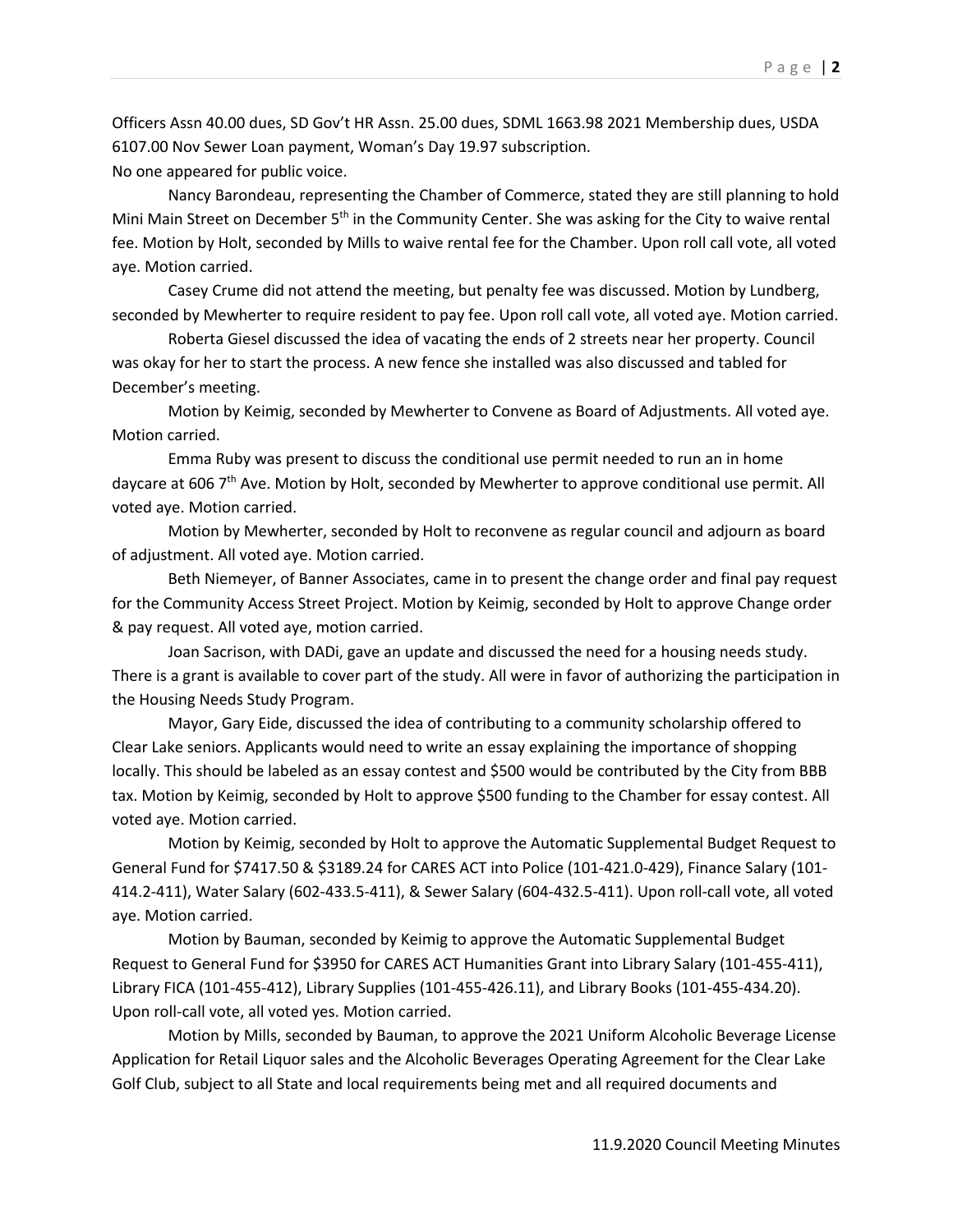payments being submitted to the City Finance Office prior to January 1, 2021. All voted aye. Motion carried.

Motion by Holt, seconded by Mills, to approve the 2021 Uniform Alcoholic Beverage License Application for Retail Liquor and Package Liquor sales and the Alcoholic Beverages Operating Agreement for Melvee's, subject to all State and local requirements being met and all required documents and payments being submitted to the City Finance Office prior to January 1, 2021. Also subject to Melvee's paying garbage bills on time and keeping up outside appearance of property. All voted aye. Motion carried.

Motion by Keimig, seconded by Holt, to approve the 2021 Uniform Alcoholic Beverage License Application for Retail Liquor and Package Liquor sales and the Alcoholic Beverages Operating Agreement for Pederberg's Bar & Grill, LLC, subject to all State and local requirements being met and all required documents and payments being submitted to the City Finance Office prior to January 1, 2021. All voted aye, with Lundberg abstaining. Motion carried.

Motion by Mills, seconded by Keimig, to approve the 2021 Uniform Alcoholic Beverage License Application for Retail Liquor and Package Liquor sales and the Alcoholic Beverages Operating Agreement for Tail Feathers LLC, subject to all State and local requirements being met and all required documents and payments being submitted to the City Finance Office prior to January 1, 2021. All voted aye. Motion carried.

Motion by Mewherter, seconded by Holt, to approve the 2021 Uniform Alcoholic Beverage License Application for Retail Wine and Cider sales for Dolgen Midwest, LLC, dba Dollar General Store #16254, subject to all State and local requirements being met and all required documents and payments being submitted to the City Finance Office prior to January 1, 2021. All voted aye. Motion carried.

Motion by Bauman, seconded by Keimig, to approve the 2021 Uniform Alcoholic Beverage License Application for Retail Wine and Cider sales for Maynard's Food Center of Westbrook, Inc., dba Maynard's of Clear Lake, subject to all State and local requirements being met and all required documents and payments being submitted to the City Finance Office prior to January 1, 2021. All voted aye. Motion carried.

Motion by Mewherter, seconded by Holt to approve Health Insurance Plan B with the Health Pool of South Dakota, with a 3.3% rate increase, for January 1, 2021 - December 31, 2021, plan year for the 6 full-time employees. All voted aye, motion carried.

Motion by Keimig, seconded by Mills to approve the 2021 dental plan with Delta Dental with no rate increase for January 1, 2021 - December 31, 2021, plan year for the 6 full-time employees. All voted aye, motion carried.

Motion by Mewherter, seconded by Holt to approve Resolution No. 2020-12 – Transfer from Contingency Fund. All voted aye. Motion carried.

The First Reading of Ordinance No. 590, an Ordinance Supplementing Appropriations for the City of Clear Lake for the Year Ending 12/31/2020 was read.

Motion by Keimig, seconded by Lundberg to declare the following as surplus property, having no value or of value less than \$500.00 and authorize disposal of: Airport beacon, north & south wind socks, all airport runway lights and controls, 1 Dell tower, keyboard, wired mouse and monitor. All voted aye. Motion carried.